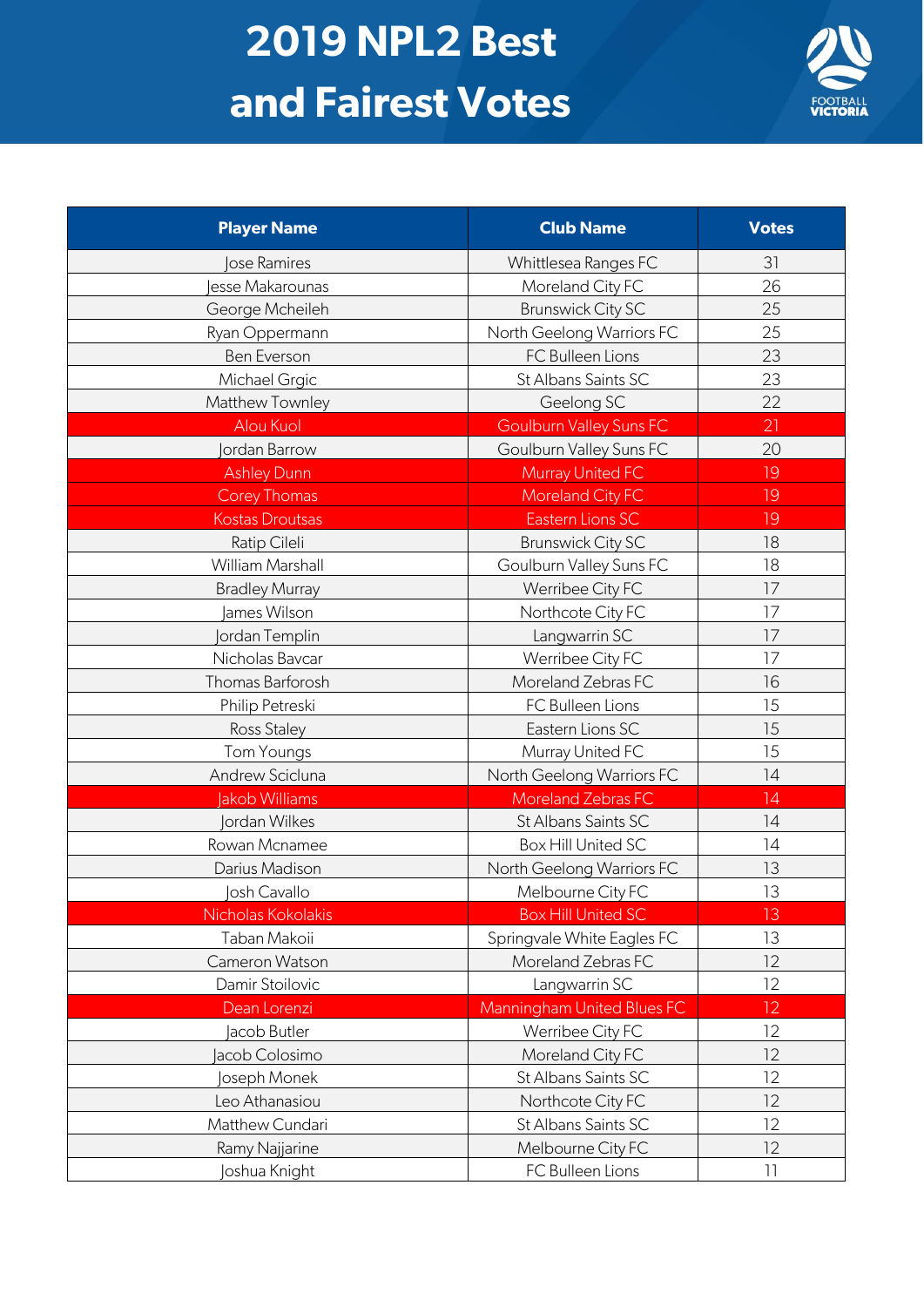| <b>Arnold Suew</b>             | Moreland Zebras FC             | 10             |
|--------------------------------|--------------------------------|----------------|
| Christopher Dib                | Whittlesea Ranges FC           | 10             |
| Jamie England                  | <b>Goulburn Valley Suns FC</b> | 10             |
| Michael Anderson               | North Geelong Warriors FC      | 10             |
| Nebojsa Pejic                  | Springvale White Eagles FC     | 10             |
| Yianni Toumanidis              | Eastern Lions SC               | 10             |
| Adam Hodor                     | St Albans Saints SC            | 9              |
| Apai Ukuno                     | Moreland City FC               | 9              |
| <b>Billy Romas</b>             | Manningham United Blues FC     | 9              |
| Delarno Pharoe                 | Box Hill United SC             | 9              |
| Eli Luttmer                    | <b>FC Bulleen Lions</b>        | $\overline{9}$ |
| Filippo Gattari                | Manningham United Blues FC     | $\overline{9}$ |
| James Karvelis                 | Northcote City FC              | $\mathcal{G}$  |
| Shaun Romein                   | <b>Ballarat City FC</b>        | 9              |
| <b>Thomas Biss</b>             | Eastern Lions SC               | 9              |
| Zac Walker                     | Murray United FC               | 9              |
| Amer Abdullah                  | Northcote City FC              | 8              |
| Anthony Banovac                | North Geelong Warriors FC      | 8              |
| <b>Dion Paola</b>              | <b>Werribee City FC</b>        | 8              |
| Liam Brian                     | Werribee City FC               | 8              |
| Nicolas Gonzalez               | <b>Brunswick City SC</b>       | 8              |
| Osman Kose                     | Moreland City FC               | 8              |
| Shaun Kenny                    | Eastern Lions SC               | 8              |
| Takanori Nishimoto             | Werribee City FC               | 8              |
| <b>Wayne Wallace</b>           | Langwarrin SC                  | 8              |
| <b>Yazid Said</b>              | Melbourne Victory FC           | 8              |
| <b>Benjamin ParsonsCollins</b> | Northcote City FC              | 7              |
| Christopher Droutsas           | Eastern Lions SC               | 7              |
| Denis Yongule                  | Geelong SC                     | 7              |
| Dominic D'Angelo               | Manningham United Blues FC     | 7              |
| Jack Palazzolo                 | Melbourne Victory FC           | 7              |
| ames Cumming                   | Langwarrin SC                  | 7              |
| <b>Janiel De Silva</b>         | <b>Whittlesea Ranges FC</b>    |                |
| John Baird                     | Langwarrin SC                  | 7              |
| John Kuol                      | Langwarrin SC                  | 7              |
| ordan Ross                     | Northcote City FC              | 7              |
| loshua Varga                   | Melbourne City FC              | 7              |
| Kobe Timms                     | <b>Brunswick City SC</b>       | 7              |
| Lawrence Shuruma               | Whittlesea Ranges FC           | 7              |
| Luke Devitt                    | Moreland Zebras FC             | 7              |
| Malesh Santino                 | Whittlesea Ranges FC           | 7              |
| Milan Jovanovic                | Springvale White Eagles FC     | 7              |
| Nicolas Niagioran              | <b>Moreland Zebras FC</b>      | 7              |
| Paul Bogdan Nicolescu          | Geelong SC                     | 7              |
| Robert Santilli                | St Albans Saints SC            | 7              |
| Travis Chalk-Hatton            | Manningham United Blues FC     | 7              |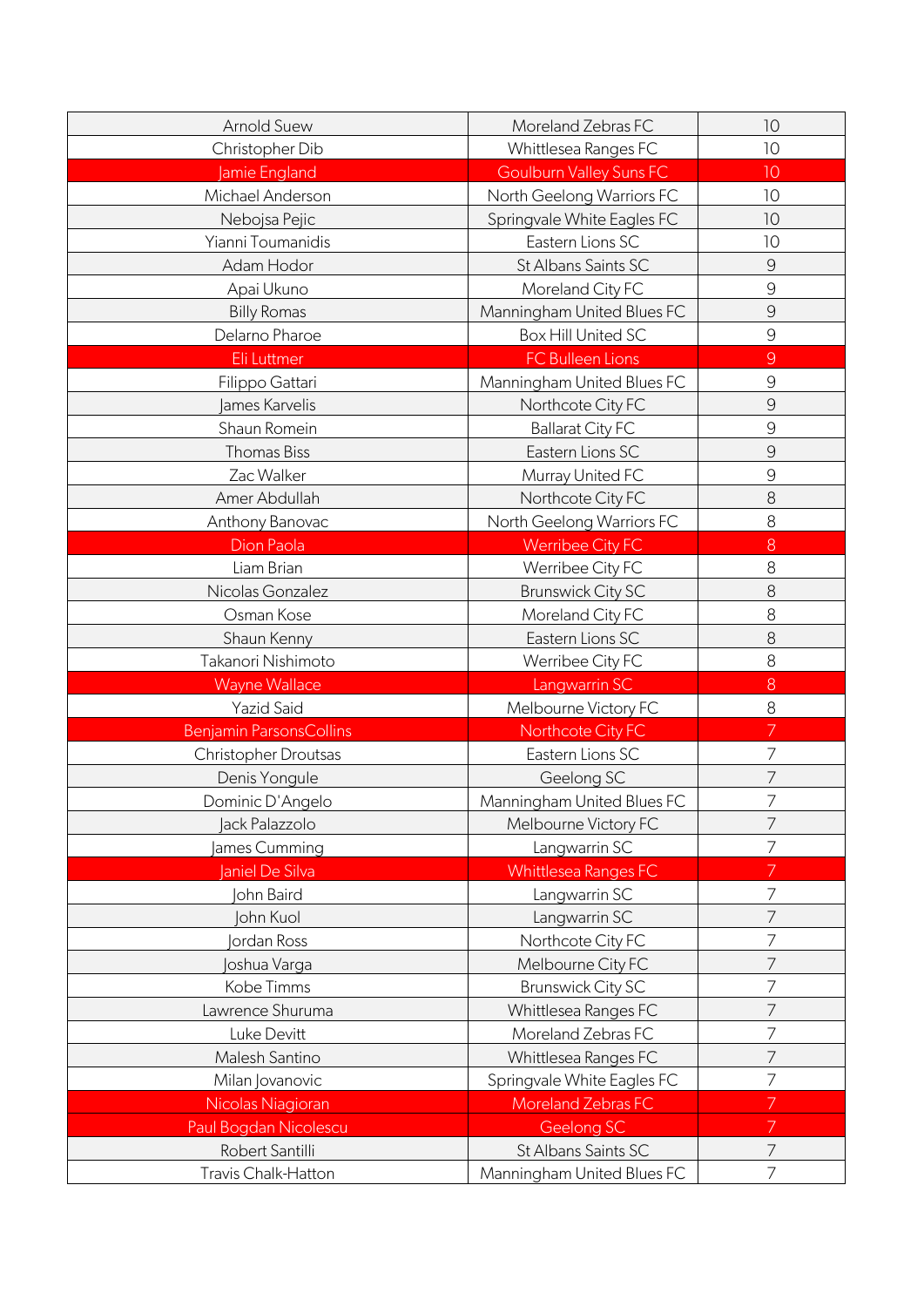| Ziggy Razuki           | Eastern Lions SC                 | 7 |
|------------------------|----------------------------------|---|
| Andrew Viola           | Moreland City FC                 | 6 |
| Benjamin Carrigan      | Melbourne Victory FC             | 6 |
| Callum Goulding        | Langwarrin SC                    | 6 |
| <b>Cameron Neales</b>  | Eastern Lions SC                 | 6 |
| Connor Metcalfe        | Melbourne City FC                | 6 |
| <b>Craig Carley</b>    | Goulburn Valley Suns FC          | 6 |
| Dominic Falla          | St Albans Saints SC              | 6 |
| Dylan Pierias          | Melbourne City FC                | 6 |
| <b>Emile Peios</b>     | Melbourne City FC                | 6 |
| <b>George Elliss</b>   | <b>North Geelong Warriors FC</b> | 6 |
| amie Noggler           | North Geelong Warriors FC        | 6 |
| Kaiki Saito            | Manningham United Blues FC       | 6 |
| Lewis Greenwood        | Murray United FC                 | 6 |
| Liam Harding           | Geelong SC                       | 6 |
| Lisandro Paz           | Werribee City FC                 | 6 |
| Louis Bentley          | Geelong SC                       | 6 |
| Mark Vangeli           | Manningham United Blues FC       | 6 |
| Matthew Collier        | Eastern Lions SC                 | 6 |
| Melvin Becket          | Geelong SC                       | 6 |
| Michael Godfrey        | Manningham United Blues FC       | 6 |
| Nathaniel Foster Bowen | <b>Brunswick City SC</b>         | 6 |
| Rahmat Akbari          | Melbourne Victory FC             | 6 |
| Sebastian Mattei       | <b>Brunswick City SC</b>         | 6 |
| <b>Shaun Timmins</b>   | Moreland Zebras FC               | 6 |
| Stefan Colakovski      | Melbourne City FC                | 6 |
| Stefan Taleski         | Manningham United Blues FC       | 6 |
| Andrija Kecojevic      | Springvale White Eagles FC       | 5 |
| Anthony Katiforis      | St Albans Saints SC              | 5 |
| Anthony Lesiotis       | Melbourne Victory FC             | 5 |
| <b>Boris Ovcin</b>     | Langwarrin SC                    | 5 |
| <b>Branko Skocic</b>   | Melbourne Victory FC             | 5 |
| Christian Pavlidis     | Box Hill United SC               | 5 |
| Daniel Mitwali         | Whittlesea Ranges FC             | 5 |
| Darcy Pawlik           | Murray United FC                 | 5 |
| <b>David Stirton</b>   | Langwarrin SC                    | 5 |
| Fraser Maclaren        | Langwarrin SC                    | 5 |
| lake Francis           | <b>Ballarat City FC</b>          | 5 |
| avier Marangos         | <b>Box Hill United SC</b>        | 5 |
| ordan Lauton           | <b>Ballarat City FC</b>          | 5 |
| Lucas Johns            | Manningham United Blues FC       | 5 |
| Matthew Whatley        | Moreland Zebras FC               | 5 |
| Michael Trigger        | Geelong SC                       | 5 |
| Nicholas Hatzigeorgiou | Melbourne City FC                | 5 |
| Peter Sawan            | FC Bulleen Lions                 | 5 |
| Stefan Ristic          | Melbourne Victory FC             | 5 |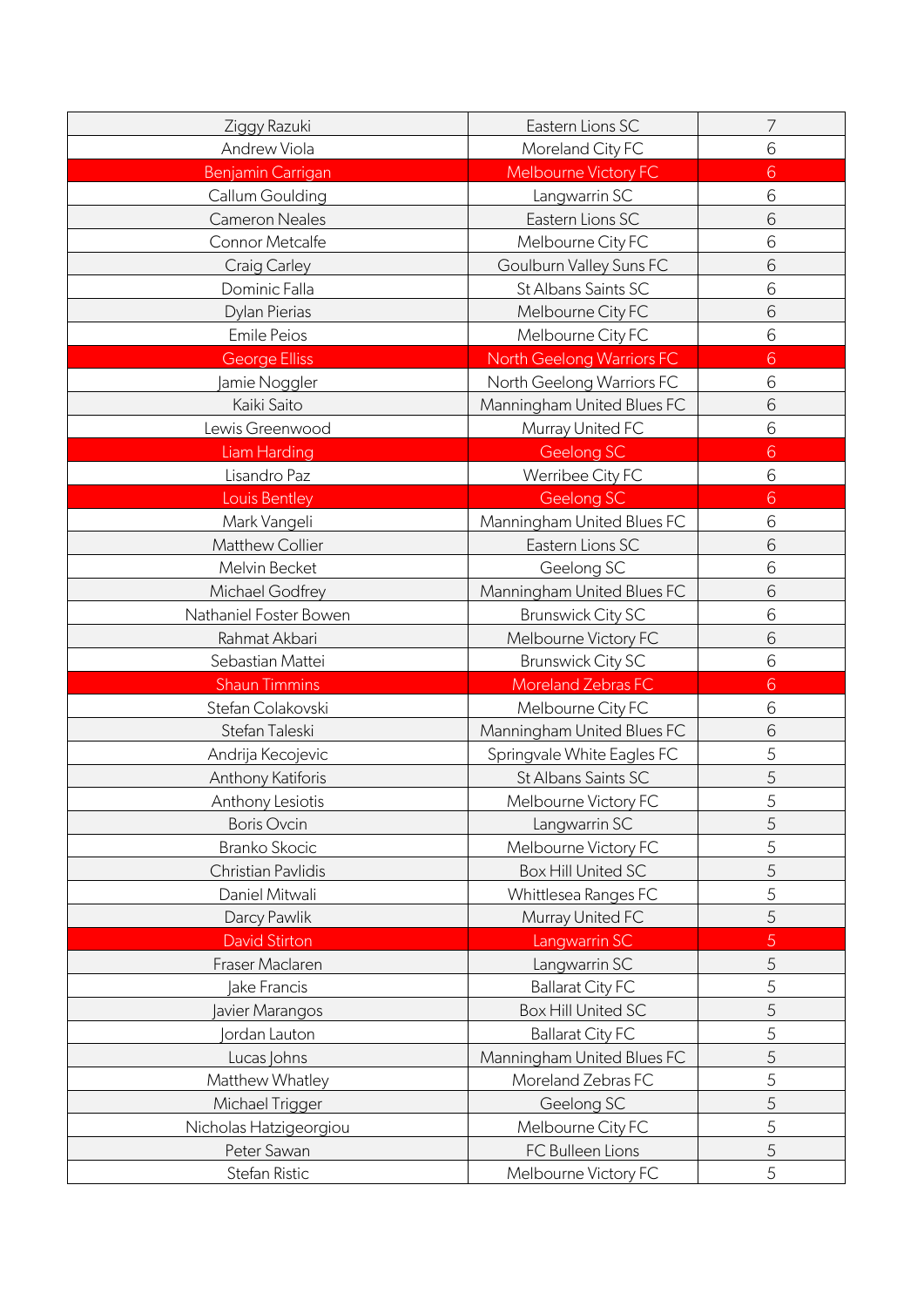| Tobias Haegele         | Moreland City FC           | 5              |
|------------------------|----------------------------|----------------|
| William Abbott         | Moreland City FC           | 5              |
| Aaron Spain            | Geelong SC                 | $\overline{4}$ |
| Ali Turgut             | <b>Brunswick City SC</b>   | $\overline{4}$ |
| Ayodeji Omoboye        | St Albans Saints SC        | $\overline{4}$ |
| Christopher Cristaldo  | Moreland City FC           | $\overline{4}$ |
| Chudiar Tharjiath      | <b>Ballarat City FC</b>    | $\sqrt{4}$     |
| Darby Dexter           | <b>Brunswick City SC</b>   | $\overline{4}$ |
| Davide Cardamone       | Moreland Zebras FC         | $\sqrt{4}$     |
| Dennis Nielsen         | <b>Box Hill United SC</b>  | $\overline{4}$ |
| George Stavridis       | FC Bulleen Lions           | $\overline{4}$ |
| Jaiden Madafferi       | Langwarrin SC              | $\overline{4}$ |
| ames Papadimitriou     | Moreland Zebras FC         | $\sqrt{4}$     |
| oshua Romein           | <b>Ballarat City FC</b>    | $\overline{4}$ |
| Liam Cannell           | Moreland Zebras FC         | $\overline{4}$ |
| Lucas Enders           | Goulburn Valley Suns FC    | $\sqrt{4}$     |
| Lucas Portelli         | Langwarrin SC              | $\sqrt{4}$     |
| Mitchell Graham        | Melbourne City FC          | $\overline{4}$ |
| Riki Hosoai            | <b>Ballarat City FC</b>    | $\overline{4}$ |
| Ryan Losty             | Eastern Lions SC           | $\overline{4}$ |
| Shaun Hodor            | Werribee City FC           | $\sqrt{4}$     |
| Tristan Romein         | <b>Ballarat City FC</b>    | $\overline{4}$ |
| Xagai Douhadji         | <b>Ballarat City FC</b>    | $\sqrt{4}$     |
| Adam Centofanti        | FC Bulleen Lions           | 3              |
| Adrian Boglis          | Northcote City FC          | 3              |
| Alex Baker             | <b>Ballarat City FC</b>    | 3              |
| Alexander West         | Murray United FC           | 3              |
| <b>Andrew Mullett</b>  | FC Bulleen Lions           | 3              |
| <b>Andrew Williams</b> | Eastern Lions SC           | $\mathfrak{Z}$ |
| Archie Thompson        | Murray United FC           | 3              |
| Atay Ibrahim           | <b>Brunswick City SC</b>   | 3              |
| Baggio Yousif          | Whittlesea Ranges FC       | 3              |
| <b>Borbor Sam</b>      | <b>Box Hill United SC</b>  | 3              |
| Daniel Angeleski       | <b>Ballarat City FC</b>    | 3              |
| Daniel Maclennan       | FC Bulleen Lions           | 3              |
| Daniel Tinker          | <b>Ballarat City FC</b>    | 3              |
| David Booth            | Geelong SC                 | 3              |
| Dean Campelj           | Werribee City FC           | 3              |
| Dylan Bresolin         | Manningham United Blues FC | 3              |
| Fraser Greenwood       | Goulburn Valley Suns FC    | 3              |
| Gai Gai                | Moreland Zebras FC         | 3              |
| Hamish Flavell         | North Geelong Warriors FC  | 3              |
| Idrus Abdulahi         | Melbourne City FC          | 3              |
| Isaiah Joseph          | <b>Box Hill United SC</b>  | 3              |
| Isiyan Erdogan         | Geelong SC                 | 3              |
| James Burgess          | Springvale White Eagles FC | 3              |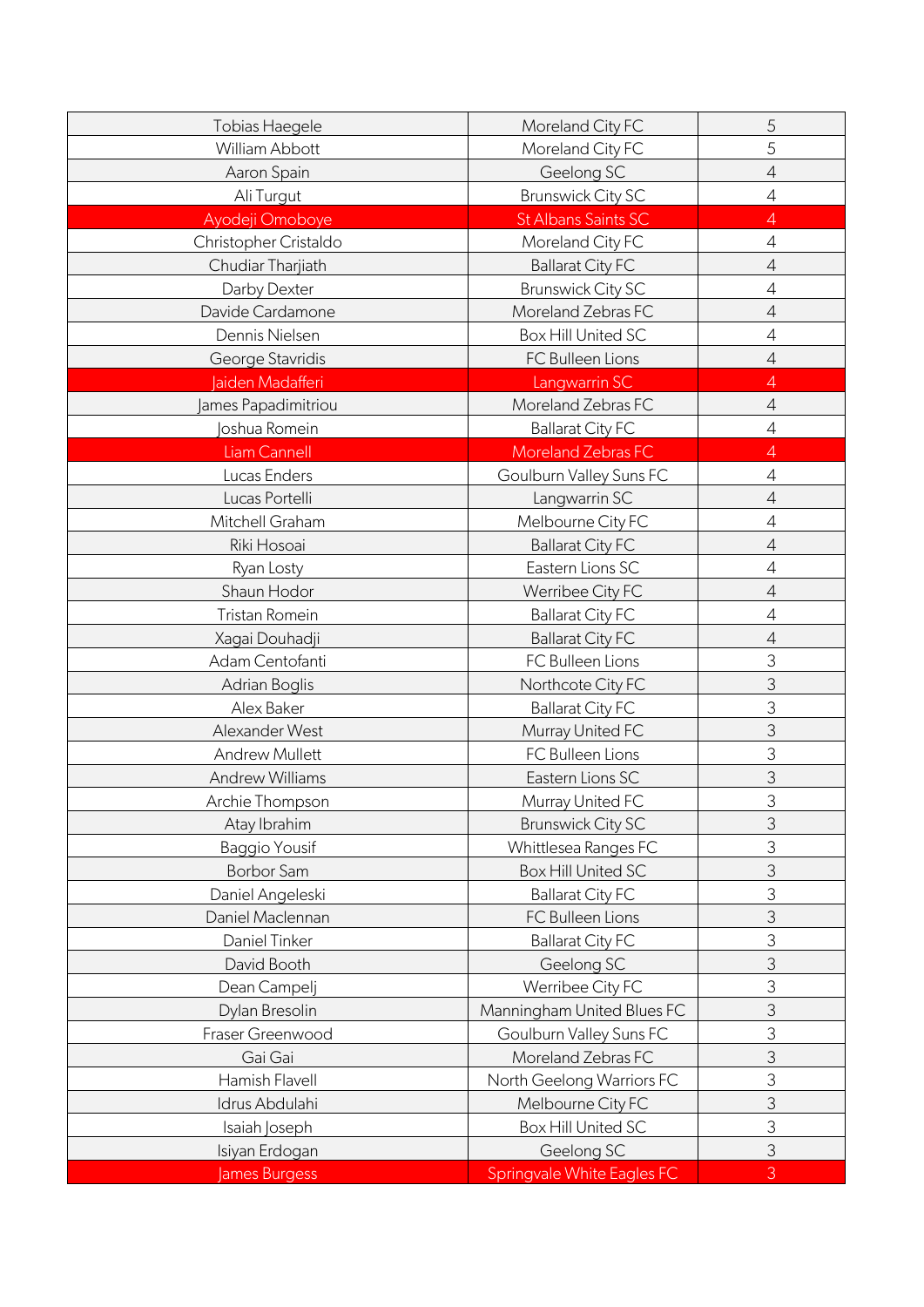| James Coutts         | North Geelong Warriors FC  | 3              |
|----------------------|----------------------------|----------------|
| amie Mammino         | <b>Box Hill United SC</b>  | 3              |
| John Kuol            | FC Bulleen Lions           | 3              |
| onathan Datillo      | Whittlesea Ranges FC       | 3              |
| <b>Jordan Siamoa</b> | Springvale White Eagles FC | 3              |
| oseph Sieh           | Whittlesea Ranges FC       | 3              |
| Joshua Zito          | Murray United FC           | 3              |
| uan Portillo         | <b>Brunswick City SC</b>   | 3              |
| ulien Cassano        | North Geelong Warriors FC  | 3              |
| Julyan Collett       | <b>Werribee City FC</b>    | 3              |
| Lajos Hun            | Springvale White Eagles FC | 3              |
| Lucas Portelli       | Melbourne City FC          | 3              |
| Lucien Ibanda        | Moreland Zebras FC         | 3              |
| Luke Burgess         | Langwarrin SC              | 3              |
| Matthew Sutton       | Melbourne Victory FC       | 3              |
| Mehdi Sarwari        | Northcote City FC          | 3              |
| Michael Yoseski      | Geelong SC                 | 3              |
| Nathan Sim           | Eastern Lions SC           | 3              |
| Nathaniel Fox        | <b>Brunswick City SC</b>   | 3              |
| Nicholas Hamakiotis  | Melbourne Victory FC       | 3              |
| Nikola Kostadinoski  | Werribee City FC           | 3              |
| Noah Mihailidis      | Northcote City FC          | 3              |
| Pete Macevski        | Whittlesea Ranges FC       | 3              |
| Phillip Petrovski    | Northcote City FC          | 3              |
| Riki Hosoai          | <b>Brunswick City SC</b>   | 3              |
| Samuel McCall        | Werribee City FC           | 3              |
| Sean Pye             | Murray United FC           | 3              |
| Stefan Cardamone     | Moreland Zebras FC         | 3              |
| Weeam Zeitoune       | Springvale White Eagles FC | 3              |
| Wyatt Chant          | FC Bulleen Lions           | 3              |
| Aaron Midon          | Murray United FC           | $\overline{2}$ |
| Aleksandar Mitrovic  | Springvale White Eagles FC | $\overline{2}$ |
| Alexander Whyte      | Langwarrin SC              | $\overline{2}$ |
| Alistair Dunlop      | Northcote City FC          | $\overline{2}$ |
| <b>Andrew Doig</b>   | Whittlesea Ranges FC       | $\overline{2}$ |
| Anthony Laus         | St Albans Saints SC        | $\overline{2}$ |
| Anthony Rizk         | Northcote City FC          | $\overline{2}$ |
| Anton Nardella       | Manningham United Blues FC | $\overline{2}$ |
| Aydin Mustedanagic   | Melbourne Victory FC       | $\overline{2}$ |
| Ben Hampson          | North Geelong Warriors FC  | $\overline{2}$ |
| <b>Ben Shaper</b>    | St Albans Saints SC        | $\overline{2}$ |
| Callum Freeman       | Northcote City FC          | $\overline{2}$ |
| Dan Gathercole       | Eastern Lions SC           | $\overline{2}$ |
| Daniel Petrov        | Werribee City FC           | $\overline{2}$ |
| Eros Markoulis       | Geelong SC                 | $\overline{2}$ |
| Fletcher Caponecchia | Murray United FC           | $\mathbf{2}$   |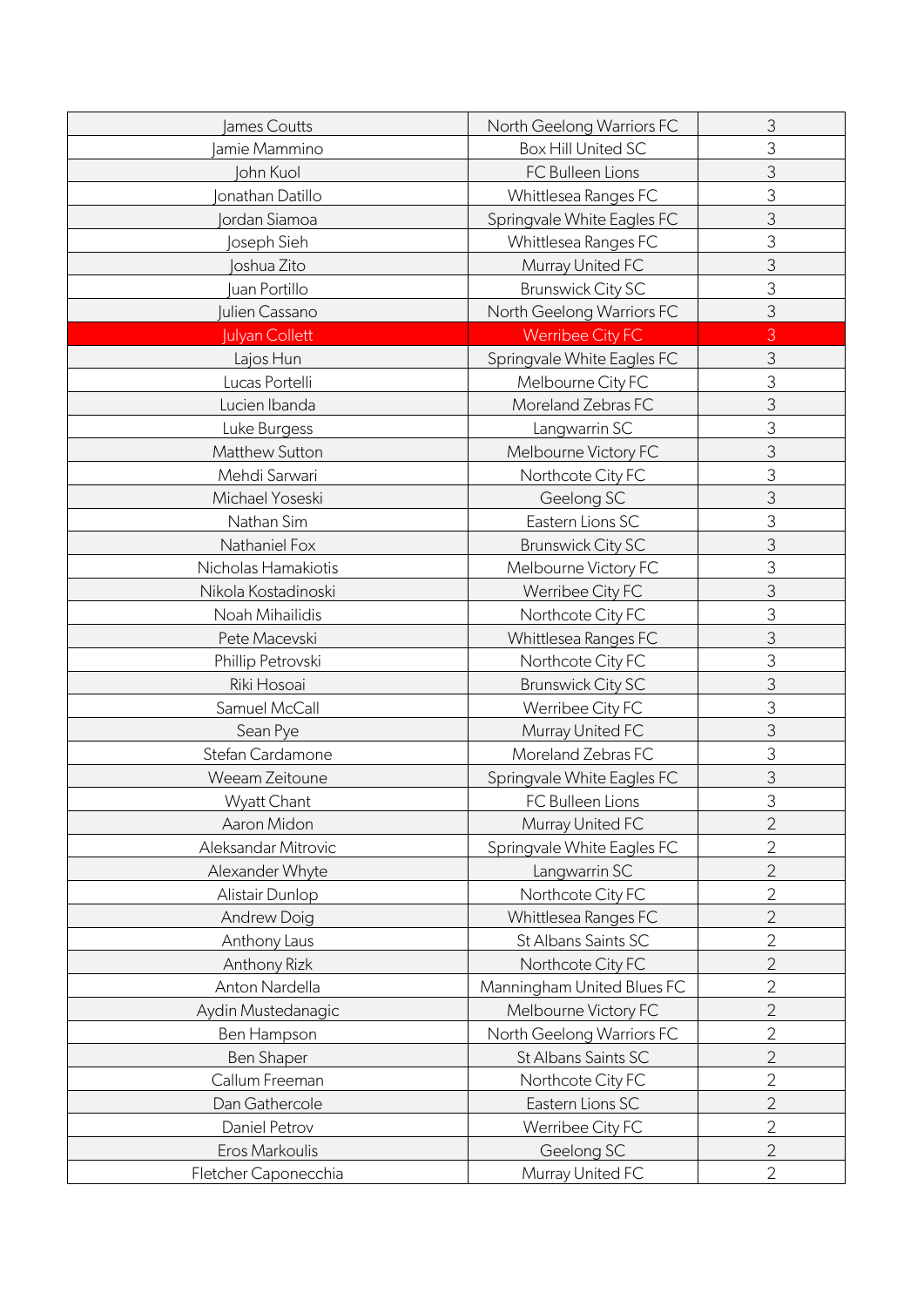| George Slefendorfas      | Whittlesea Ranges FC           | $\overline{2}$ |
|--------------------------|--------------------------------|----------------|
| George Voliotis          | Box Hill United SC             | $\overline{2}$ |
| <b>Jack Morton</b>       | Melbourne Victory FC           | $\overline{2}$ |
| Jeongseok Byeon          | Northcote City FC              | $\overline{2}$ |
| Joshua Hope              | Melbourne Victory FC           | $\overline{2}$ |
| oshua Pugh               | Geelong SC                     | $\overline{2}$ |
| osip Konyit              | <b>St Albans Saints SC</b>     | $\overline{2}$ |
| Kieran Mcdowell          | Moreland City FC               | $\overline{2}$ |
| Kyle Markham             | Geelong SC                     | $\overline{2}$ |
| Lochie Mcgrath           | North Geelong Warriors FC      | $\overline{2}$ |
| Luis Covarrubias         | Geelong SC                     | $\overline{2}$ |
| Luke Oresti              | Melbourne City FC              | $\overline{2}$ |
| Matthew Bozinovski       | Melbourne Victory FC           | $\overline{2}$ |
| Matthew Murphy           | <b>Brunswick City SC</b>       | $\overline{2}$ |
| Matthew Thorne           | Geelong SC                     | $\overline{2}$ |
| Maximillian Etheridge    | Langwarrin SC                  | $\overline{2}$ |
| Muntadhar AlGazaly       | Goulburn Valley Suns FC        | $\overline{2}$ |
| Nemanja Lojanica         | Springvale White Eagles FC     | $\overline{2}$ |
| Nichola Symeoy           | Moreland Zebras FC             | $\overline{2}$ |
| Nino Lacagnina           | Box Hill United SC             | $\overline{2}$ |
| Raphael Borges Rodrigues | Melbourne City FC              | $\overline{2}$ |
| Ryan Giles               | Murray United FC               | $\overline{2}$ |
| Ryan Schorback           | <b>Ballarat City FC</b>        | $\overline{2}$ |
| So Nishikawa             | Melbourne Victory FC           | $\overline{2}$ |
| Thierry Iradukunda       | Melbourne Victory FC           | $\overline{2}$ |
| Thomas Ahmadzai          | Langwarrin SC                  | $\overline{2}$ |
| Tilmann Stewart          | <b>Brunswick City SC</b>       | $\overline{2}$ |
| Tyler James              | <b>Werribee City FC</b>        | $\overline{2}$ |
| Vani Shamoon             | <b>Goulburn Valley Suns FC</b> | $\overline{2}$ |
| <b>Adam Gatcum</b>       | <b>Goulburn Valley Suns FC</b> |                |
| Adamson Ajayi            | Geelong SC                     |                |
| Adrian Del Monaco        | FC Bulleen Lions               |                |
| Ahmet Turer              | Goulburn Valley Suns FC        |                |
| Alec Mills               | Melbourne City FC              |                |
| Alecsander Goodwin       | Werribee City FC               |                |
| Anthony Taranto          | Whittlesea Ranges FC           |                |
| Brandon Jansz            | Langwarrin SC                  |                |
| <b>Brandon Lauton</b>    | Melbourne Victory FC           |                |
| Donte Thomas             | Moreland City FC               |                |
| Dylan Nikolovski         | Geelong SC                     |                |
| Ethan Rosemond           | Springvale White Eagles FC     |                |
| Feston Azizi             | Northcote City FC              |                |
| Geordie Lelliott         | Goulburn Valley Suns FC        |                |
| <b>Gerard Papoulis</b>   | Springvale White Eagles FC     |                |
| Gerasimos Kavadas        | Springvale White Eagles FC     |                |
| Gianluca lannucci        | Melbourne City FC              |                |